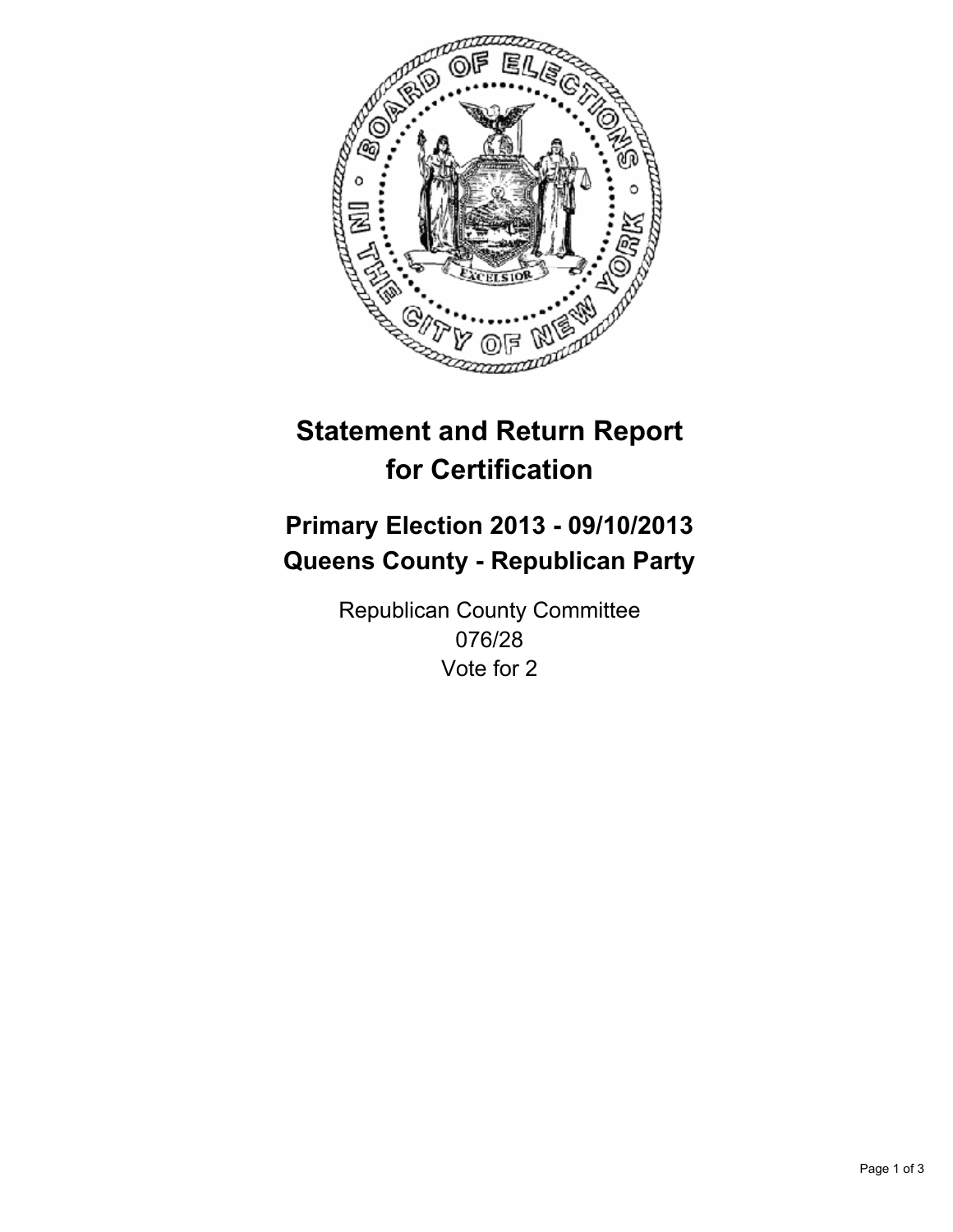

## **Assembly District 28**

| <b>EMERGENCY</b>     |          |
|----------------------|----------|
| ABSENTEE/MILITARY    |          |
| <b>FEDERAL</b>       | 0        |
| SPECIAL PRESIDENTIAL | $\Omega$ |
| AFFIDAVIT            | 0        |
| DOROTHY M. BARTON    | 29       |
| NANCY M. BARTON      | 29       |
| TOM HOAR             | 13       |
| SARI HOAR            | 8        |
| <b>Total Votes</b>   | 79       |